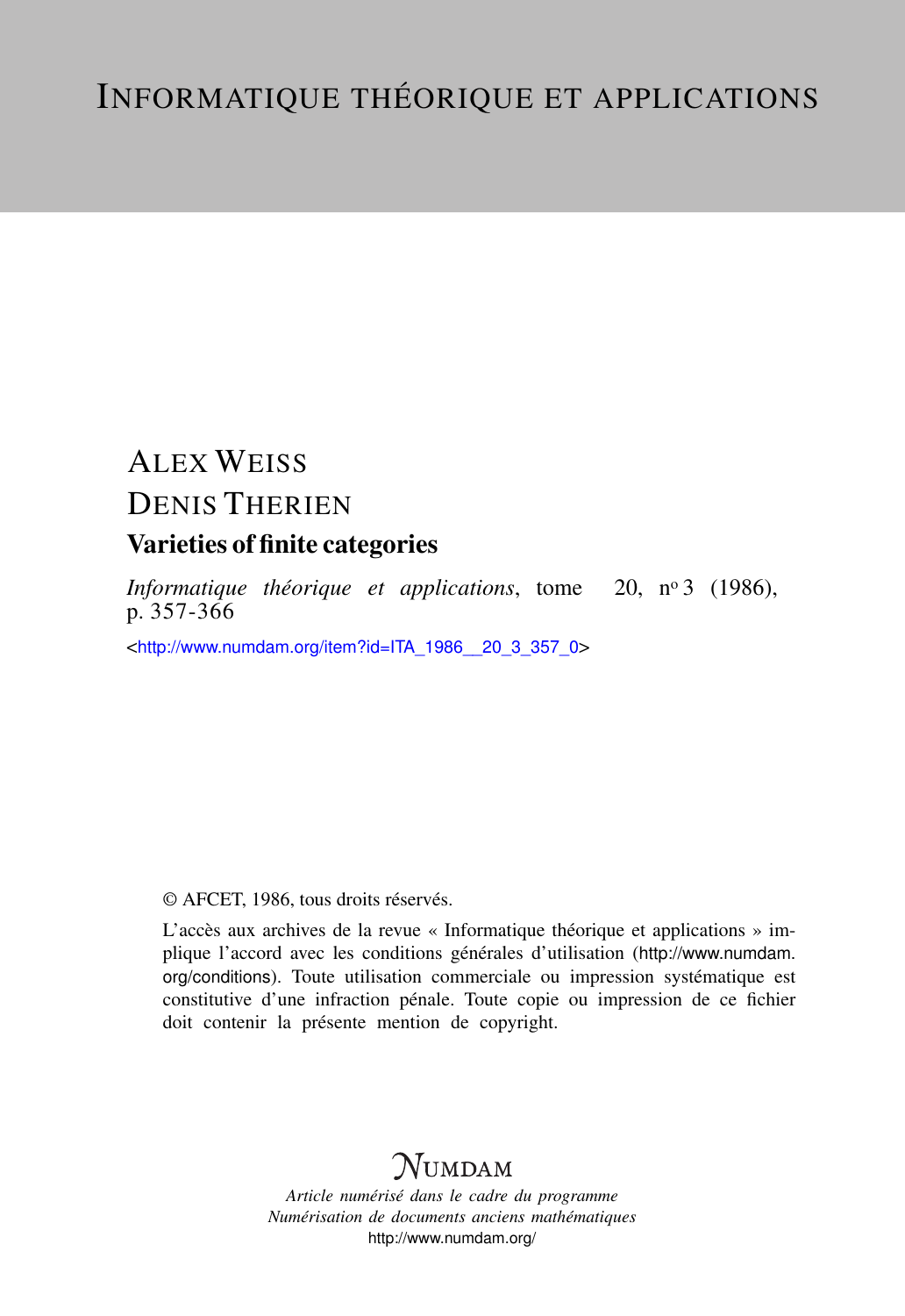**Informatique théorique et Applications/Theoretical Informaties and Applications (vol 20, n° 3, 1986, p. 357 à 366)**

### **VARIETIES OF FINITE CATEGORIES (\*)**

by Alex Weiss  $(1)$  and Denis THERIEN  $(2)$ 

**Communicated by J.-E. PIN**

**Abstract. -** *Many new results in the algebraic theory of flnite-state machines are based on the idea of using finite catégories as the mathematical model for automata. In this article, we study varieties of finite categories. Our main goal is to point out the similarities and distinctions between C-varieties and varieties of finite monoids that underlie the more traditional approach to the theory.*

**Résumé. -** *Plusieurs résultats nouveaux en théorie algébrique des machines à états finis découlent* de l'utilisation de catégories finies comme modèle mathématique des automates. Dans cet article, *nous étudions les variétés de catégories finies. Notre but est d'indiquer les similitudes et les différences entre les C-variétés et les variétés de monoïdes finis de Vapproche traditionnelle.*

#### **0. INTRODUCTION**

The classical point of view in algebraic automata theory uses monoids (or semi-groups) as models for finite-state machines. Underlying this choice of formalization is the assumption that any sequence of symbols, drawn from a finite input alphabet, can be fed to the machine. Denoting the input alphabet by *A*, the universe of possible inputs is then the free monoid  $A^*$  and a finite-state machine can be thought of as a quotient of *A\** by a finite-index congruence  $\beta$ .

In some interesting situations the assumption above is not realistic: for example, when two machines are connected in series, the input sequence processed by the "tail" machine is essentially the output sequence produced

**<sup>(\*)</sup> Received in April 1985, revised in January 1986.**

**This research was funded by the National Science and Engineering Research Council of Canada and Fonds F.C.A.C**

**<sup>(&#</sup>x27;) Department of Mathematics, Concordia University, 7141 Sherbrooke Street W., Hingston Hall, Montréal, Québec, Canada H4B1R6.**

**<sup>(</sup> 2 ) School of Computer Science, McGill University, Montréal, Québec, Canada H3A 2K6.**

**Informatique théorique et Applications/Theoretical Informaties and Applications 0296-1598 86/03 357 10/83.00/© Gauthier-Villars**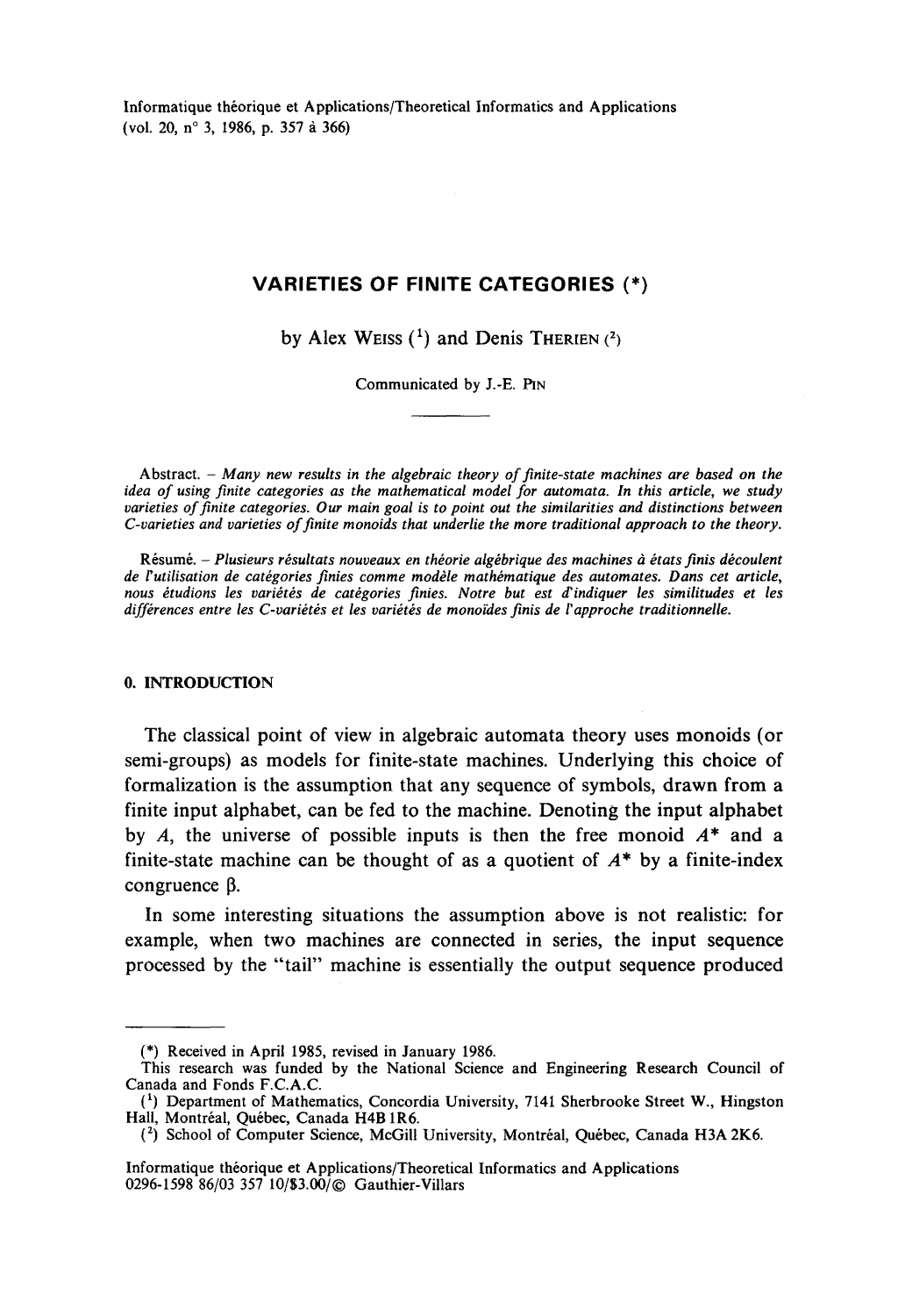by the "front" machine. Because of the preprocessing done, the input universe to the "tail" machine is no longer a free monoid.

A more convenient formalization is to view the input alphabet as edges of a graph. The possible input sequences are then paths in this graph, and a finite-state machine becomes a finite category. This generalizes the former point of view since a free monoid can be viewed as the set of paths in a one-vertex graph.

The categorical approach is *not* just rhetorical sophistication. It has already produced results which were not obtainable within the old framework. The new approach was implicitely used in [2], [4], [5] and [12] to solve decidability problems about the wreath product. Recent work [10, 8, 6] is fully exploiting the power of the categorical model. In this paper, we will present some basic ideas and techniques that are relevant to this area.

#### **1. DEFINITIONS**

A *category* C is given by a non-empty set of objects  $Ob<sub>C</sub>$  and, for each i,  $j \in Ob_c$ , families of arrows  $H_c(i, j)$ . We write  $H_c$  for the union of all  $H_c(i, j)$ and drop the subscript C whenever the context is clear. For all *i*,  $j$ ,  $k \in Ob$ , a binary operation is given from  $H(i, j) \times H(j, k)$  to  $H(i, k)$  subject to the following axioms:

(i) for any  $x \in H(i, j)$ ,  $y \in H(j, k)$ ,  $z \in H(k, l)$   $(xy)z = x(yz)$ ;

(ii) for each  $j \in \text{Ob}$ , there exists an arrow  $1_i \in H(j, j)$  such that  $x 1_j = x$  for all *x* in *H*(*i, j*) and  $1, y = y$  for all *y* in *H*(*j, k*).

We always assume that Ob is a finite set

Given a directed multigraph G with vertex set *V* and edge set *A,* the *free category*  $G^*$  is defined by  $Ob_{G^*} = V$  and  $H_{G^*}(i, j)$  being the set of all paths of finite length from vertex *i* to vertex *j*. Concatenation of consecutive paths is the operation. Note that we include for each vertex  $i$  a trivial path  $1<sub>i</sub>$ , which acts as the identity arrow.

A *congruence*  $\beta$  on a category C is a family of equivalence relations, one for each set  $H(i, j)$  such that for any  $x_1, y_1 \in H(i, j)$ ,  $x_2, y_2 \in H(j, k)$  we have  $x_1 \beta y_1$  and  $x_2 \beta y_2$  imply  $x_1 x_2 \beta y_1 y_2$ . Note that two arrows can be congruent only if they are coterminal.

The category  $D = C/\beta$  is then defined by  $Ob_p = Ob_c$  and  $H_D(i, j) = \{ [x]_B | x \in H_C(i, j) \}$  with the operation being  $[x]_B [y]_B = [xy]_B$ .

Every category *C* can be obtained as the quotient of a free category by a congruence. Let G be a graph with vertex set  $Ob<sub>C</sub>$  and edge set any generating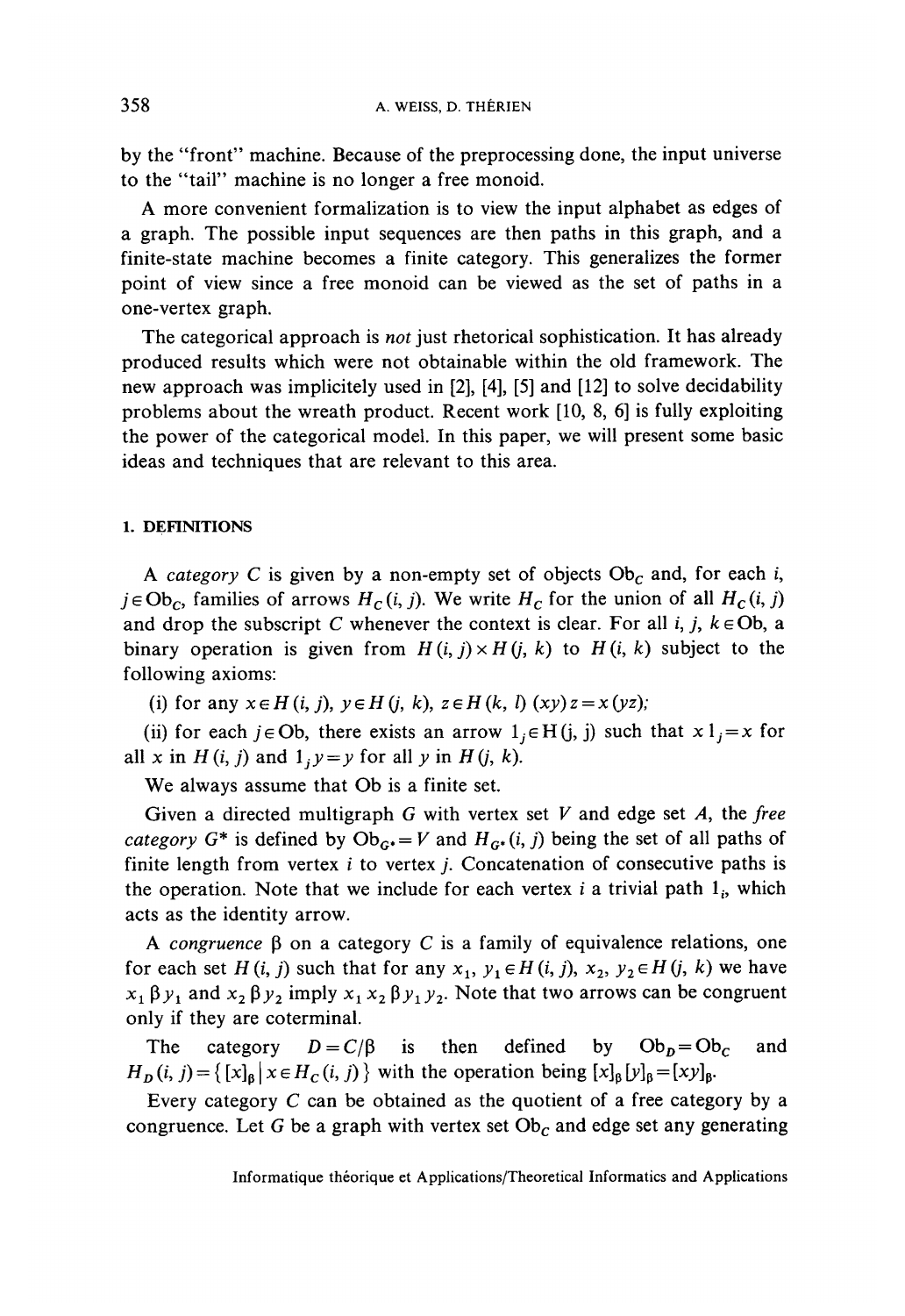set for  $H_c$ . On  $G^*$  define  $x \beta y$  iff  $x=y$  in C: then C can be identified with  $G^*/\beta$  in an obvious way.

A *relational morphism*  $\langle \varphi, \psi \rangle : C \to D$  between two categories consists of an object function  $\varphi: Ob_c \to Ob_n$  and a morphism relation  $\psi$ :  $H_c(i, j) \rightarrow H_p(i \varphi, j \varphi)$  such that

- (i)  $x \psi \neq \emptyset$  for any x in  $H_c$ ;
- (ii)  $l_{i\,\omega} \in l_i \psi;$
- (iii)  $(x\psi)(y\psi)\subseteq (xy)\psi$ .

*C* is a *subcategory* of *D* if  $\varphi$  and  $\psi$  are injective functions. *C* is a *morphic image* of D if  $\varphi$  is a bijection and  $\psi^{-1}$  is a surjective function. We say that *Cdivides D*, written  $C \lt D$ , if, for all  $x, y \in H_c(i, j)$ ,  $x \psi \cap y \psi \neq \emptyset$  implies  $x = y$ . Note that if C and D are monoids, i.e. one-object categories, this definition of division is the same as the one given in [3]. C and *D* are *equivalent,* denoted by  $C \simeq D$ , if  $C \lt D$  and  $D \lt C$ . We will write  $C \lt_{1}$ <sub>1</sub> $D$  if  $C \lt D$  with the object function  $\varphi$  being injective.

LEMME 1.1:  $C < D$  iff C is a morphic image of a subcategory of E where  $E \simeq D$ .

 $-$  Sufficiency of the condition follows from transitivity of  $\prec$ . As for necessity, let  $\langle \varphi, \psi \rangle$ :  $C \rightarrow D$  be the division. Define *E* by  $Ob_F =$  $Ob_c \times Ob_p$  and

$$
H_E((i, j), (i', j')) = \{ x \mid x \in H_D(j, j') \}.
$$

We observe that  $E \simeq D$  via  $\langle \varphi_1, \psi_1 \rangle: E \to D$ , defined by  $(i, j) \varphi_1 = j$  $x \psi_1 = x$ , and  $\langle \varphi_2, \psi_2 \rangle: D \to E$ , defined by  $j \psi_2 = (i_0, j)$  for some fixed  $i_0$  and  $x \psi_2 = x$ . Next consider the subcategory F of E given by the subcategory  $F$  of  $E$  given by  $Ob_F = \{ (i, i \varphi) | i \in Ob_C \}$  and

 $H_r ((i, i \varphi), (j, j \varphi)) = \{y \mid y \in x \psi \text{ for some } x \in H_c (i, j)\}.$ 

Let  $\langle \varphi_3, \psi_3 \rangle$ :  $C \rightarrow F$  be defined by

$$
i \varphi_3 = (i, i \varphi), \qquad x \psi_3 = \{ y \mid y \in H_F((i, i \varphi), (j, j \varphi)), y \in x \psi \}.
$$

It is then checked that C is a morphic image of  $F. \square$ 

A category C is *trivial* iff  $| H_c(i, j) | \leq 1$  for all objects i, j. The direct product of two categories C and D is given by  $Ob_{C \times D} = Ob_C \times Ob_D$  and

$$
H_{C\times D}((i, j), (i', j')) = \{ (x, y) \mid x \in H_C(i, i'), y \in H_D(j, j') \}.
$$

LEMME 1.2:  $C \lt D$  iff  $C \lt_{1-1} D \times E$  where E is a trivial category and  $E \lt \lt_{1}$ <sub>1</sub> C.

vol. 20, n° 3, 1986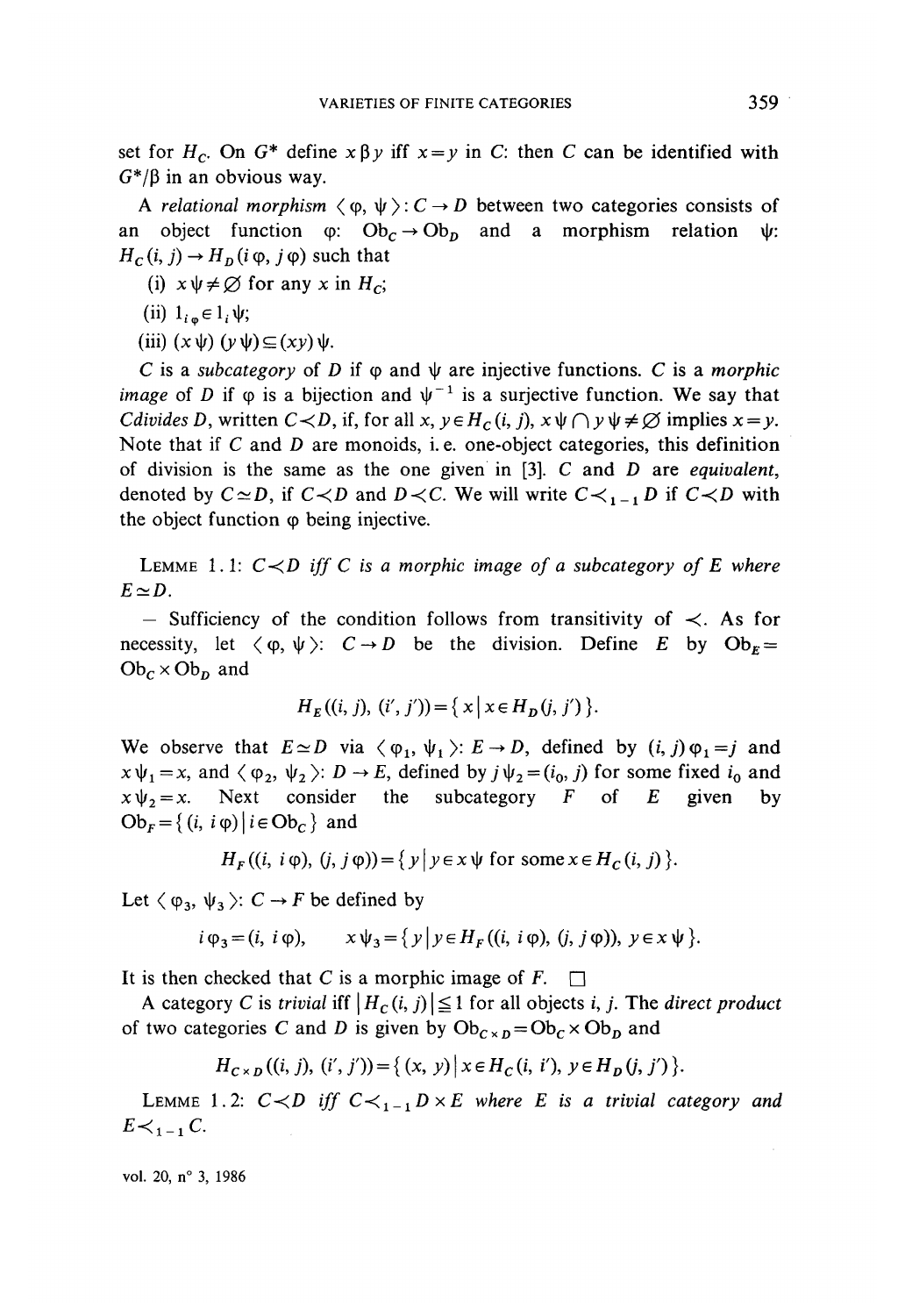— Let  $\langle \varphi, \psi \rangle$ :  $C \rightarrow D$  be a division. Let E be defined by  $Ob_E = Ob_C$  and  $H_F(i, j) = \{(i, j)\}\$ if  $H_C(i, j) \neq \emptyset$ ,  $H_F(i, j) = \emptyset$  otherwise: the product in *E* is given by  $(i, j)(j, k) = (i, k)$ . It is trivial that  $E \lt_{i-1} C$ . Define next  $\langle \varphi_1, \psi_1 \rangle$ :  $C \rightarrow D \times E$  by  $i \varphi_1 = (i \varphi, i)$  and  $x \psi_1 = (x \psi, (i, j))$  for  $x \in H_c(i, j)$ : this establishes that  $C \lt_{1}$ <sup>*l*</sup>  $D \times E$ . The converse follows from the fact that  $D \times E \lt D$ whenever *E* is trivial.  $\Box$ 

A *C*-variety **V** is a collection of finite categories such that  $D_1$ ,  $D_2 \in V$  and  $C \lt D$ <sup>1</sup>, imply  $C \in V$  and  $D_1 \times D_2 \in V$ . This generalizes the notion of M-varieties where only monoids (i. e. one- object categories) are considered. Similarly to the monoid case dealt with in [3] and [9] one can naturally define notions of varieties of congruences on free categories [13] and varieties of rational languages over free categories [11], such that 1-1 correspondance can be set up between ail three types of varieties.

#### **2. RESTRICTED C-VARIETIES**

Since any non-empty C-variety admits categories on more than one object as elements, M-varieties are not C-varieties. One way of recapturing  $M$ -varieties as special cases is to allow 1-1 division only. A *restricted C-variety* is defined to be a class of finite categories closed under 1-1division and direct product. As will be seen below, restricted C-varieties are essentially obtained by restricting the type of free categories under consideration.

Let  $G_1 = (V_1, A_1)$  and  $G_2 = (V_2, A_2)$  be directed multigraphs: the direct product  $G_1 \times G_2$  is defined by

$$
(V_1 \times V_2, (A_1 \times A_2) \cup (A_1 \times \{1_i | i \in V_2\}) \cup (\{1_i | i \in V_1\} \times A_2)).
$$

Observe that  $H_{G_1^*} \times H_{G_2^*} \neq \emptyset$  iff  $H_{G_1^*} \neq \emptyset$  and  $H_{G_2^*} \neq \emptyset$ . Also, we will say that  $G_1$  is *covered* by  $G_2$  if there exists a 1-1 function  $\varphi$  from  $V_1$  to  $V_2$  such that whenever there is a path from *i* to *j* in  $G_1$  there is also a path from  $i \varphi$  to  $j \varphi$ in  $G_2$ . A family F of free categories will be said to be *admissible* if whenever it contains two free categories induced by the multigraphs  $G_1$  and  $G_2$  it also contains the free category induced by  $G_1 \times G_2$  and any free category induced by a graph G that is covered by  $G_1$ . For any (unrestricted) C-variety V, define

$$
\mathbf{V}_F = \{ C \mid C \in \mathbf{V}, \ C = G^* / \beta \text{ for some } G^* \in F \}.
$$

THEOREM 2.1: **W** is a restricted C-variety iff  $W = V<sub>F</sub>$  for some unrestricted *C*-variety **V** and some admissible family *F* of free categories.

Informatique théorique et Applications/Theoretical Informaties and Applications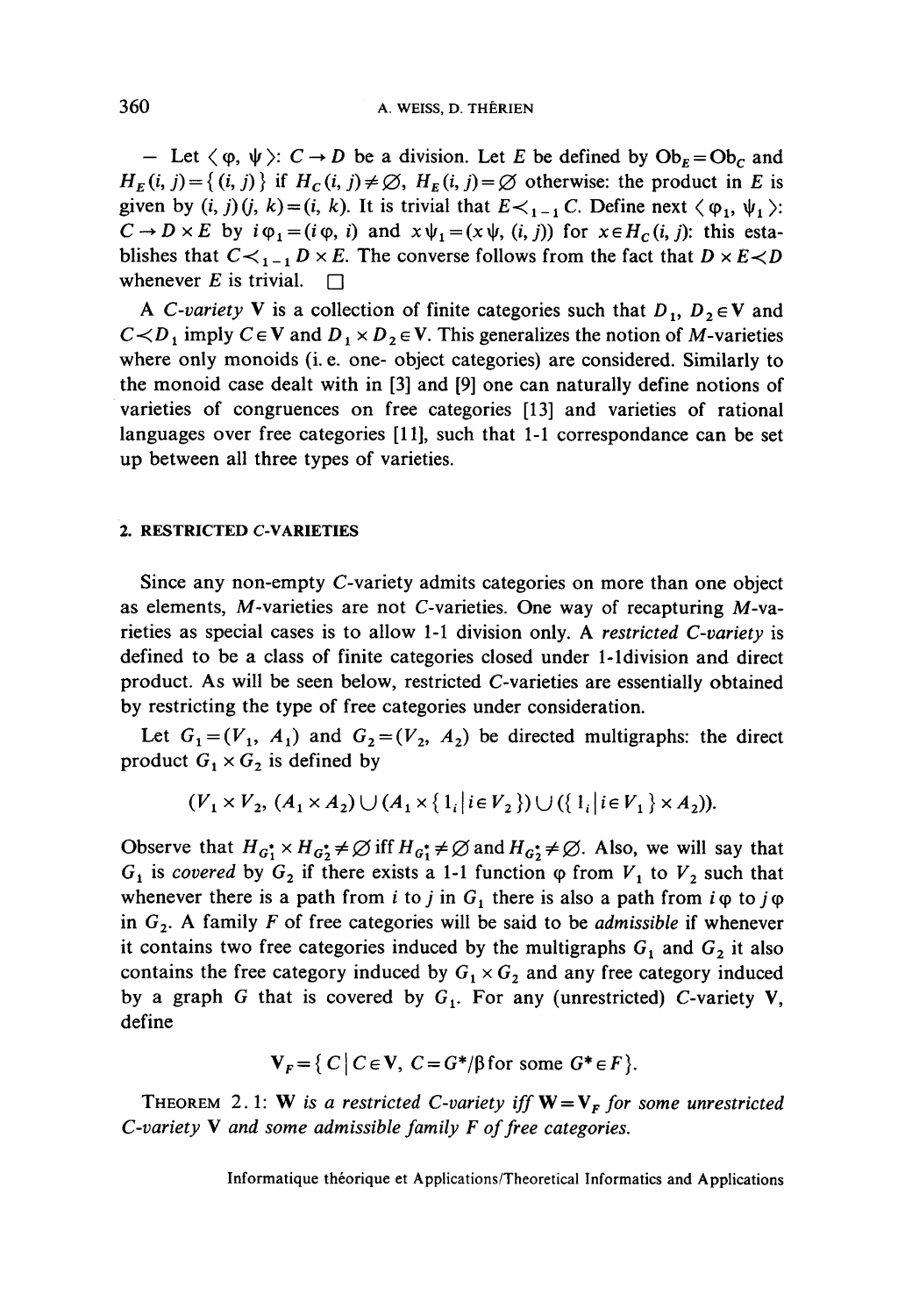$-$  Let W be a restricted C-variety and let V be the smallest C-variety containing W. Let  $F = \{ G^* | \text{ there exists } C = G^* / \beta \in W \}$ . By definition  $W \subseteq V_F$ . Let  $C = G^*/\beta \in V$  with  $G^* \in F$ : thus  $C \prec D$  with  $D \in W$  and there exists some  $B = G^*/\gamma \in \mathbb{W}$ . By lemma 1.2,  $C \leq \{1, 1\}$   $D \times E$  where *E* is trivial and  $E \leq \{1, 1\}$ . Then  $E \lt_{1}$ -1 B and  $C \in W$ : hence  $W = V_F$ . Suppose  $G_1^*$  and  $G_2^*$  are in F: there thus exists  $\gamma_1$  and  $\gamma_2$  such that  $C_1 = G_1^*/\gamma_1$  and  $C_2 = G_2^*/\gamma_2$  are in W. The congruence  $\gamma_1 \times \gamma_2$  on  $(G_1 \times G_2)^*$ , defined by  $(x_1, x_2) \gamma_1 \times \gamma_2 (y_1, y_2)$  iff  $x_1 \gamma_1 y_1$  and  $x_2 \gamma_2 y_2$  is such that  $(G_1 \times G_2)^*/\gamma_1 \times \gamma_2$  is isomorphic to  $C_1 \times C_2$ ; hence  $(G_1 \times G_2)^*$  belongs to F. Now suppose that  $G_2^*$  is in F and that the graph  $G_1$  is covered by the graph  $G_2$  via the 1-1 function  $\varphi$ : define on  $G_1^*$ the congruence  $\varphi \gamma_2$  by  $x \varphi \gamma_2 y$  iff  $x \varphi \gamma_2 y \varphi$ ; then  $G_1/\varphi \gamma_2 \prec_{1-1} G_2^*/\gamma_2$  so that  $G_1^*$  is in *F*. Conversely let  $C_1 = G_1^*/\gamma_1$ ,  $C_2 = G_2^*/\gamma_2$ . If they are both in  $V_F$  then  $C_1 \times C_2 \in V$  and it can be obtained as the quotient of the free category  $(G_1 \times G_2)^*$  by the congruence  $\gamma_1 \times \gamma_2$  defined above; hence  $C_1 \times C_2 \in V_F$ . Also if  $C_2 \in V_F$  and  $C_1 \prec_{1-1} C_2$ , it must be that  $G_i$  is covered by  $G_2$ . Hence  $C_1 \in V_F$ . This proves that  $V_F$  is a restricted C-variety.  $\square$ 

The family of all free categories is certainly admissible. It turns out that there are only three other such non-empty families. Define

$$
M = \{ G^* || \text{Ob}_{G^*} | = 1 \},
$$
  

$$
Q = \{ G^* | H(i, j) = \emptyset \text{ if } i \neq j \},
$$
  

$$
P = \{ G^* | H(i, j) \neq \emptyset \text{ implies } H(j, i) = \emptyset \text{ or } i = j \}.
$$

THEOREM 2.2: M, Q, P and the set of all free categories are the only *admissible non-empty families of free catégories,*

*—* That M, *Q* and *P* are indeed admissible is straightforward. Conversely if *F* is non-empty, it must contain the one-object, one arrow category: note that the underlying free category is generated by the empty set. The underlying graph covers any one-object graph: hence  $M \subseteq F$ . If  $M \not\subseteq F$  there must be in F a k-object category  $G^*$ , with  $k \geq 2$ : any graph underlying a free category in *Q* can be covered by a direct product of copies of the graph G. Thus  $Q \subseteq F$ . If  $Q \not\subseteq F$ , a k-object category  $G^*$  can be found in F with  $k \ge 2$ and  $H(i, j) \neq \emptyset$  for some  $i \neq j$ . Any graph underlying a free category in *P* can be covered by a direct product of copies of the graph G, so that  $P \subseteq F$ . Finally if  $P \nsubseteq F$  then F contains some  $G^*$  with objects  $i_0, i_1, \ldots, i_k$  all different such that  $H(i_0, i_1)$ ,  $H(i_1, i_2)$ , ...,  $H(i_k, i_0)$  are all non-empty. Any graph can be covered by a direct product of copies of  $G$  so that  $F$  must then include all free categories.  $\Box$ 

The M-varieties are seen to correspond exactly to the restricted C-varieties of the form  $V_M$ .

vol. 20, n° 3, 1986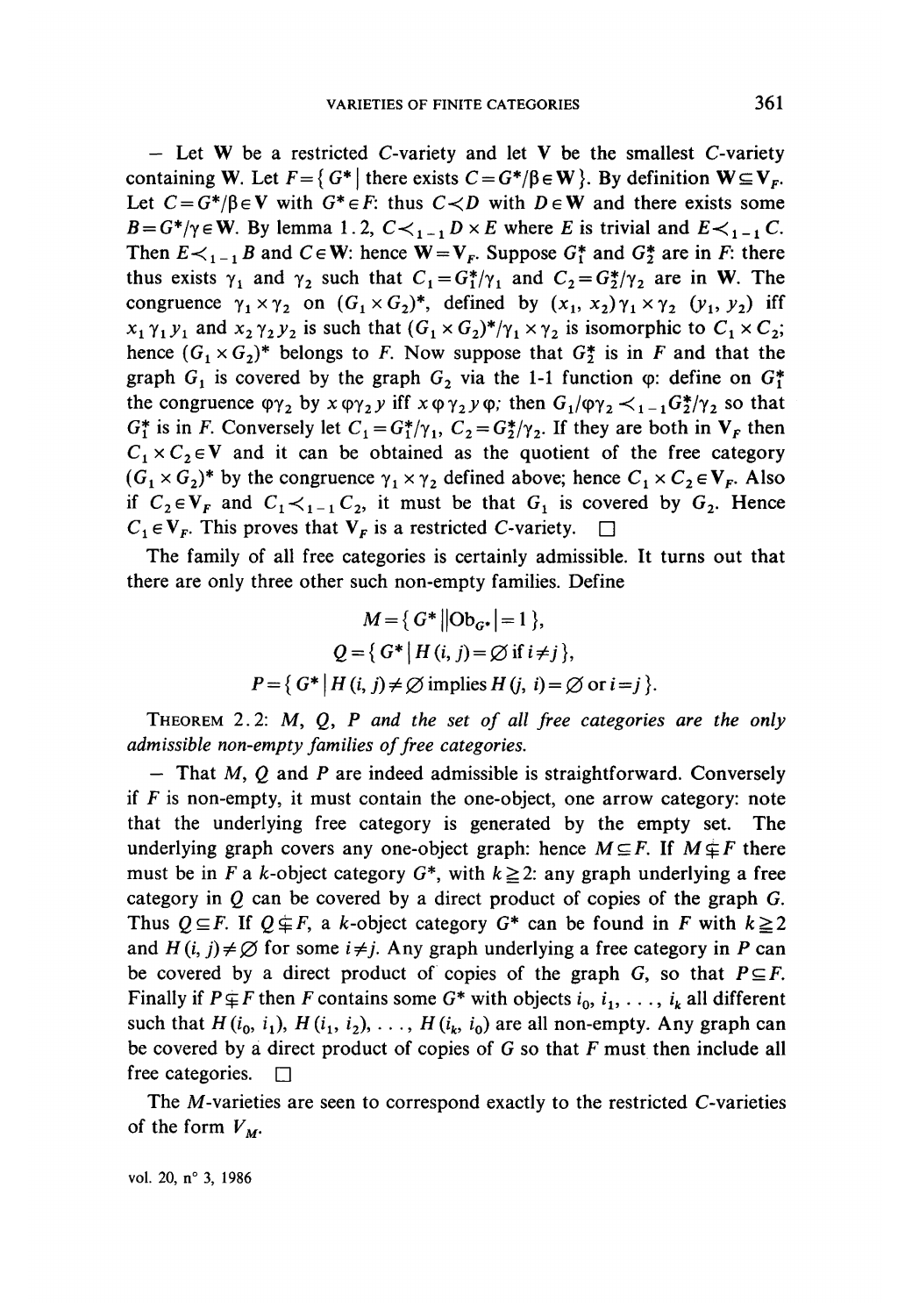#### **3. INDUCING C-VARIETIES FROM M-VARIETIES**

Let  $W$  be a M-variety: we can view  $W$  as the restriction of some C-variety V to one-object categories, i.e.  $W = V_M$ . V certainly determines W uniquely: we will see that the converse does not always hold.

Define  $gW = \{ C | C \lt M \text{ for some } M \in W \}$ 

and

 $\mathbf{I}\mathbf{W} = \{C \mid M \prec C \text{ and } |\mathbf{Ob}_M| = 1 \text{ imply } M \in \mathbf{W} \}.$ 

The two families form C-varieties and we have  $\mathbf{g}\mathbf{W}_M = \mathbf{I}\mathbf{W}_M = \mathbf{W}$ . We say that gW is the C-variety *globally induced* by W, and IW is *locally induced* by W.

THEOREM 3.1: Let **V** a C-variety and  $W = V_M$ . Then  $gW \subseteq V \subseteq W$ .

- If  $C \in gW$  then  $C \leq M$  for some  $M \in W$ . Since  $W \subseteq V$ , we have  $M \in V$ and  $C \in V$  as well. Let now  $C \in V$ : since  $V_M = W$  any monoid dividing C is in W. Hence  $C \in \mathbb{I} \mathbb{W}$ .  $\Box$ 

Thus  $W = V_M$  uniquely determines V iff gW = IW. This equality holds in a number of interesting cases: for example, whenever W is a non-trivial variety of groups [12], and when W is the variety of nilpotent monoids [14]. In the next section we will prove that  $gA_1 = IA_1$  where  $A_1$  is the M-variety of idempotents monoids. On the other hand examples are known where the equality does not hold ([12, 4]). The simplest such case is when  $W = 1$  is the M-variety consisting of the one-element monoid only. It is clear that gl is the C-variety of all trivial categories. The category  $E_2$  described as



is in I1 but is not trivial. Hence  $g1 \neq 11$ . The C-variety 11, despite its apparent simplicity, seems to be playing an important role when decomposing machines *(see* [8] and [6] for example). We indicate below some interesting properties of this variety.

Let  $G^*$  be a free category with  $H_{G^*}$  generated by A. Define a preorder on Ob<sub>G\*</sub> by  $i \leq j$  iff  $H(i, j) \neq \emptyset$ . Let  $i \equiv j$  iff  $i \leq j$  and  $j \leq i$ . The preorder naturally induces a partial order on the = classes. Let  $A_F \subseteq A$  be defined by  $a \in A_F$  iff  $a \in H(i, j)$  with  $i \neq j$ . Next define on  $H_{G^*}(i, j)$ ,  $x \beta_F y$  iff for all  $a \in A_F x = x_0 a x_1$ iff  $y = y_0 ay_1$ . Thus x and y are  $\beta_F$ -equivalent iff they traverse the same set of edges, where only edges between distinct  $\equiv$ -classes are considered. It is easy to check that  $G^*/\beta_F$  is a well-defined category.

**THEOREM** 3.2:  $C = G^*/\beta \in \mathbb{11}$  iff  $\beta \supseteq \beta_F$ .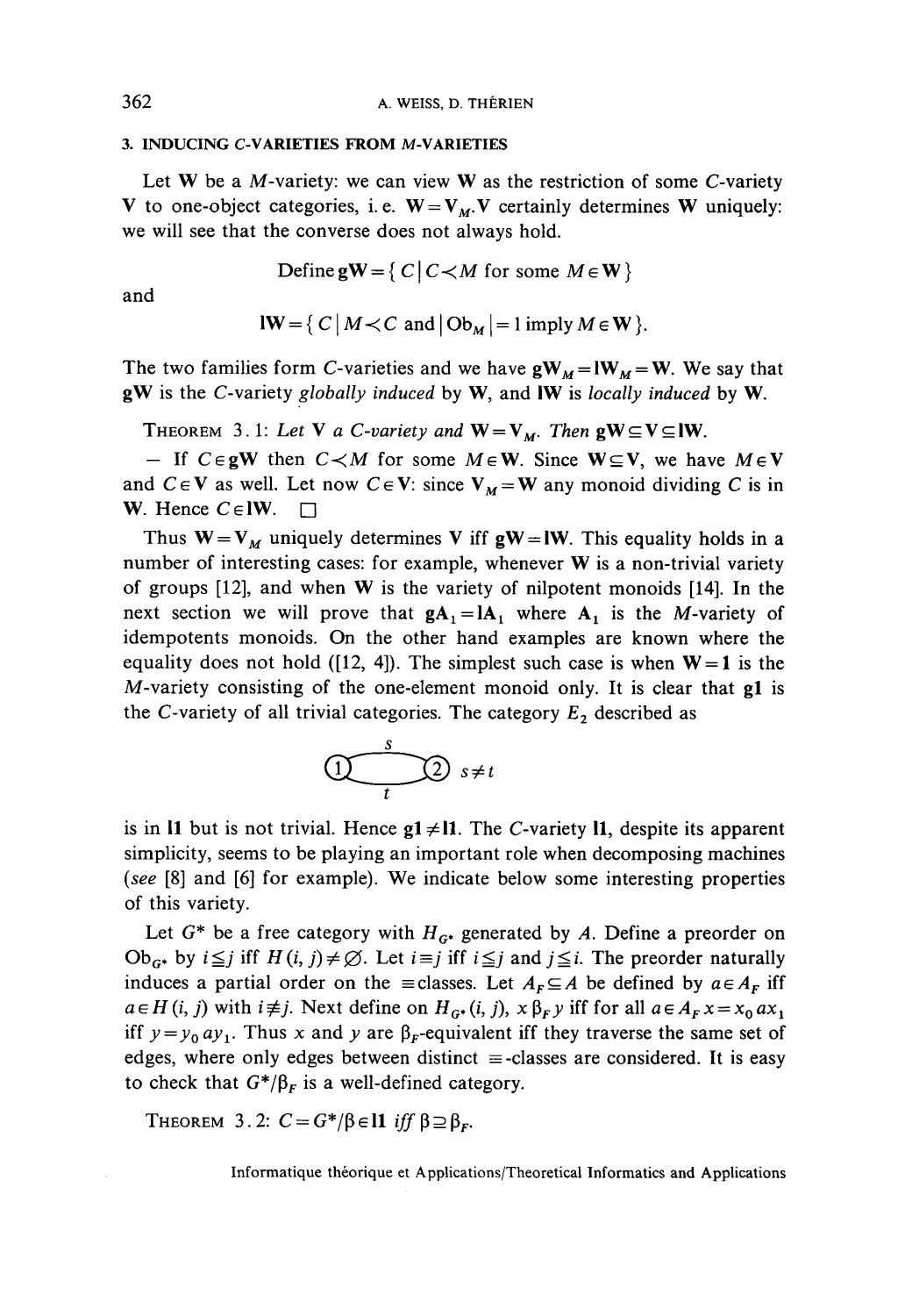$-$  If  $\beta \supseteq \beta_F$  then  $\vert H_c(i, i) \vert = 1$  for all  $i \in Ob_c$ . Hence  $C \in \mathbb{N}$ . Conversely let  $C \in \mathbb{H}$ ,  $x, y \in H_{G^*}(i, j)$ ,  $x \beta_F y$ . Then  $x = x_0 a_1 x_1 \dots a_n x_n$ ,  $y = y_0 a_1 y_1 \dots a_n y_n$ with  $a_1, \ldots, a_n \in A_F$  and  $x_0, \ldots, x_n, y_0, \ldots, y_n \in (A - A_F)^*$ . Suppose  $x_i, y_i \in H_{G^*}(k, l)$ : there exists  $z_i$  such that  $x_i z_i \in H_{G^*}(k, k)$  and  $z_i y_i \in H_{G^*}(l, l)$ . Thus  $x_i z_i \beta 1_k$  and  $z_i y_i \beta 1_l$ . This gives  $x_i \beta x_i z_i y_i \beta y_i$  and  $\beta \supseteq \beta_F$ .  $\Box$ 

An important property of categories in  $\mathbf{I}$  is that  $C \prec M$  for any monoid *M* that is sufficiently large. This is equivalent to the following theorem of Tilson [10].

THEOREM 3.3:  $11 \subseteq gW$  for any non-trivial M-variety W.

- By theorem 3.2 it suffices to show that  $C = G^*/\beta_F$  divides some monoid in W. Suppose  $A_F = \{a_1, \ldots, a_n\}$ . Let  $M \in W$  with  $|M| > 1$  and choose any m in M different from the identity. Define  $\langle \varphi, \psi \rangle: C \to M \times ... \times M$  (n times) by letting  $i\varphi$  be the unique object of  $M \times \ldots \times M$  for all  $i \in Ob_C$  and, for  $a_i \in A_F$ ,  $a_i \psi = (1, \ldots, i, \ldots, 1)$  where the unique *m* in the vector  $a_i \psi$ occurs in the *i*-th position: if  $a \in A - A_F$  then  $a \psi = (1, \ldots, 1)$ :  $\psi$  is extended in a unique way to  $H_c$ . Since a path x in  $G^*$  can traverse an edge in  $A_F$  at most once we get  $x\psi = (u_1, \ldots, u_n)$  where  $u_i = m$  if  $x = x_0 a_i x_1$  and  $u_i = 1$ otherwise. This yields that  $x \psi$  characterizes  $[x]_{\beta_F}$ , i.e.  $\langle \varphi, \psi \rangle$  is a division.  $\square$ 

In general, it is not known at present if  $gW$  and IW are the only possible C-varieties V such that  $V_M = W$ . This is probably not so but no examples are known. At least the case  $W = 1$  is settled.

THEOREM 3.4: If  $V_M = 1$  then  $V = g1$  or  $V = 11$ .

- Suppose that  $gl \subseteq V$ : there exists  $C \in V$  and *i, j* $\in Ob_C$  such that  $|H(i, j)| \geq 2$ . It cannot be that  $i = j$  otherwise C would not be in 11. Hence  $E_2 \lt C$ . We claim that  $G^*/\beta_F$  divides a direct product of copies of  $E_2$  for any free category  $G^*$ . The theorem follows from this claim.

Let  $A_F = \{a_1, \ldots, a_n\}$ : then  $\beta_F = \beta_1 \cap \ldots \cap \beta_n$  where  $x \beta_i y$  iff x,  $y \in H(j, k)$ and  $x = x_0 a_i x_1$  iff  $y = y_0 a_i y_1$ . It thus suffices to show that  $G^*/\beta_i \lt E_2$ . Suppose  $a_i \in H(u_i, v_i)$ . Partition the objects of  $G^*$  in three sets:  $V_1 = \{v \mid H(v, u_i) \neq \emptyset\}$ ,  $V_2 = \{v \mid H(v_i, v) \neq \emptyset\}$  and  $V_3$  consists of the remaining vertices. Define  $\langle \varphi, \psi \rangle$ :  $G^* / \beta_i \rightarrow E_2$  by  $v \varphi = 2$  if  $v \in V_2$  and  $v \varphi = 1$  otherwise, and  $a \psi = s$  if  $a = a_i$ ,  $a \psi = 1_i$  if  $a \in H(u, v)$  with  $v \in V_1 \cup V_3$ ,  $a \psi = 1_2$  if  $a \in H(u, v)$  with  $u \in V_2$  and  $a \psi = t$  otherwise. The reader will check that  $\langle \varphi, \psi \rangle$  is a well defined relational morphism: moreover  $x\psi = s$  iff  $x = x_0 a_i x_1$  so that  $\langle \varphi, \psi \rangle$ is indeed a division.  $\square$ 

It is clear that  $\mathbf{g}\mathbf{W}_M = \mathbf{I}\mathbf{W}_M$  and that  $\mathbf{g}\mathbf{W}_Q = \mathbf{I}\mathbf{W}_Q$ . The category  $E_2$  exemplifies that  $gl_p \neq ll_p$ . On the other hand we have the following.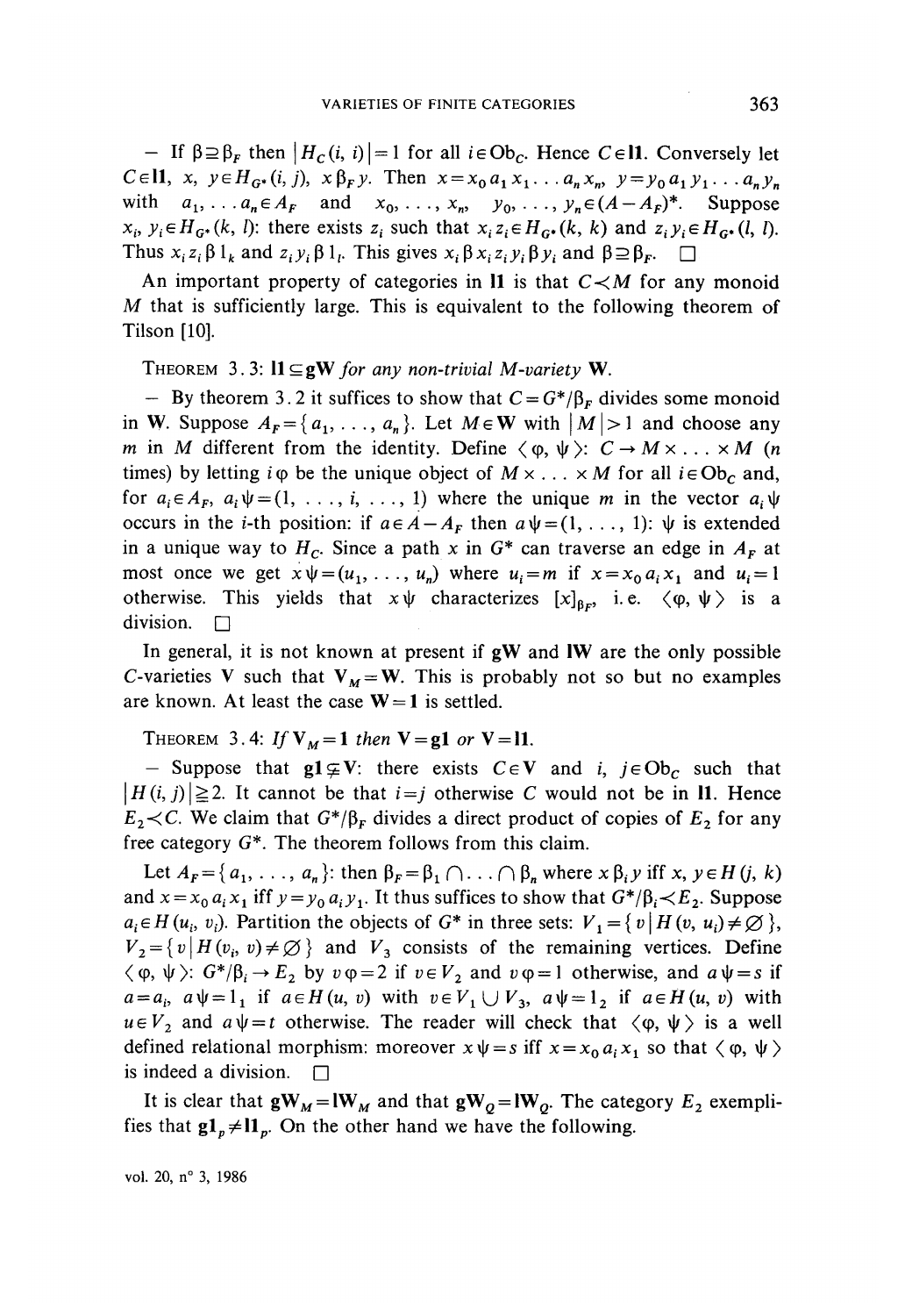THEOREM 3.5: For any M-variety  $W \neq 1$  g $W_p = lW_p$ .

- Since  $gW \subseteq lW$  we have  $gW_p \subseteq lW_p$ . Let  $C = G^*/\beta \in lW_p$ , where  $Ob_C = \{1, \ldots, n\}$ . By hypothesis  $H(i, i) \lt M_i$  for some  $M_i \in \mathbf{W}$ . Define  $\beta_i$  on  $G^*$  by  $x \beta_i y$  iff x,  $y \in H(j, k)$  and either x, y have no prefix in  $H(j, i)$  or  $x = x_0 u x_1$ ,  $y = y_0 v y_1$  with  $u \beta v$  where  $u(v)$  is the maximal length segment of  $x(y)$  that is in  $H(i, i)$ . Then  $\beta_i$  is a congruence on  $G^*$  and  $G^*/\beta_i \lt M_i$ . Moreover  $\beta = \beta_1 \cap \ldots \cap \beta_n \cap \beta_F$  so

$$
G^*/\beta \prec G^*/\beta_1 \times \ldots \times G^*/\beta_n \times G^*/\beta_F.
$$

Since  $G^*/\beta_i \lt M_i$  and  $G^*/\beta_F \lt M$  for some  $M \in W$  by theorem 3.3, we deduce  $C \in \mathbf{gW}_{p}$ .  $\Box$ 

This last result has consequences for decidability problem concerning the wreath product. Given monoids *S, T* and an M-variety W we want to determine if there exists  $X \in W$  such that  $S \prec X \circ T$ . It can be shown [12, 10] that this problem reduces to deciding if a specific (constructible) category belongs to gW. This is decidable whenever  $gW = lW$  and membership in W is decidable. If T is R-trivial, the category in question is of the form  $G^*/\beta$ for some G\* in *P.* By theorem 3.5, the problem above can thus be solved whenever W has a decidable membership problem.

### 4.  $gA_1 = IA_1$

Let  $A_1$  be the M-variety of idempotent monoids i.e.  $M \in A_1$  iff  $m = m^2$  for all  $m \in M$ . We will show that  $gA_1 = IA_1$ . The proof given here is typical of similar results.

We first need a general fact.

LEMME 4.1: Let **W** be an M-variety. Let  $C = G^*/\beta$  where  $Ob_{G^*} = Ob_C$  and  $H_{G^*}$  is generated by A. Then  $C \in gW$  iff there exists a congruence  $\gamma$  on the free *monoid*  $A^*$  *such that*  $M = A^*/\gamma \in W$  *and for any x,*  $\gamma \in H_G$ *<sup><i>i*</sup>(*i, j)*  $x \gamma y$  *implies*  $x \beta y$ .

— Suppose there exists such  $\gamma$ . Define  $\langle \varphi, \psi \rangle$ :  $C \rightarrow M$  by  $i\varphi = 1$ , the unique object of M, for all  $i \in Ob_C$  and  $[x]_B \psi = {\{y\}}_x | x \gamma y\}$ . This is indeed a division so that  $C \in gW$ . Conversely let  $\langle \varphi, \psi \rangle: C \to M$  be a division for some  $M \in \mathbf{W}$ . Let  $A = \{a_1, \ldots, a_n\}$ : choose for each i an arbitrary element  $m_i \in a_i \varphi$ . We define a new relational morphism  $\langle \varphi, \psi_1 \rangle$ :  $C \rightarrow M$  by  $[x]_B \psi_1 = \{m_{i_1} \ldots m_{i_k} \mid \text{there exists } w \beta x, \text{ where } w = a_{i_1} \ldots a_{i_k} \}.$  The image of C by  $\psi_1$  is a submonoid  $M_1$  of M that is generated by A. Also if  $[x]_B$  and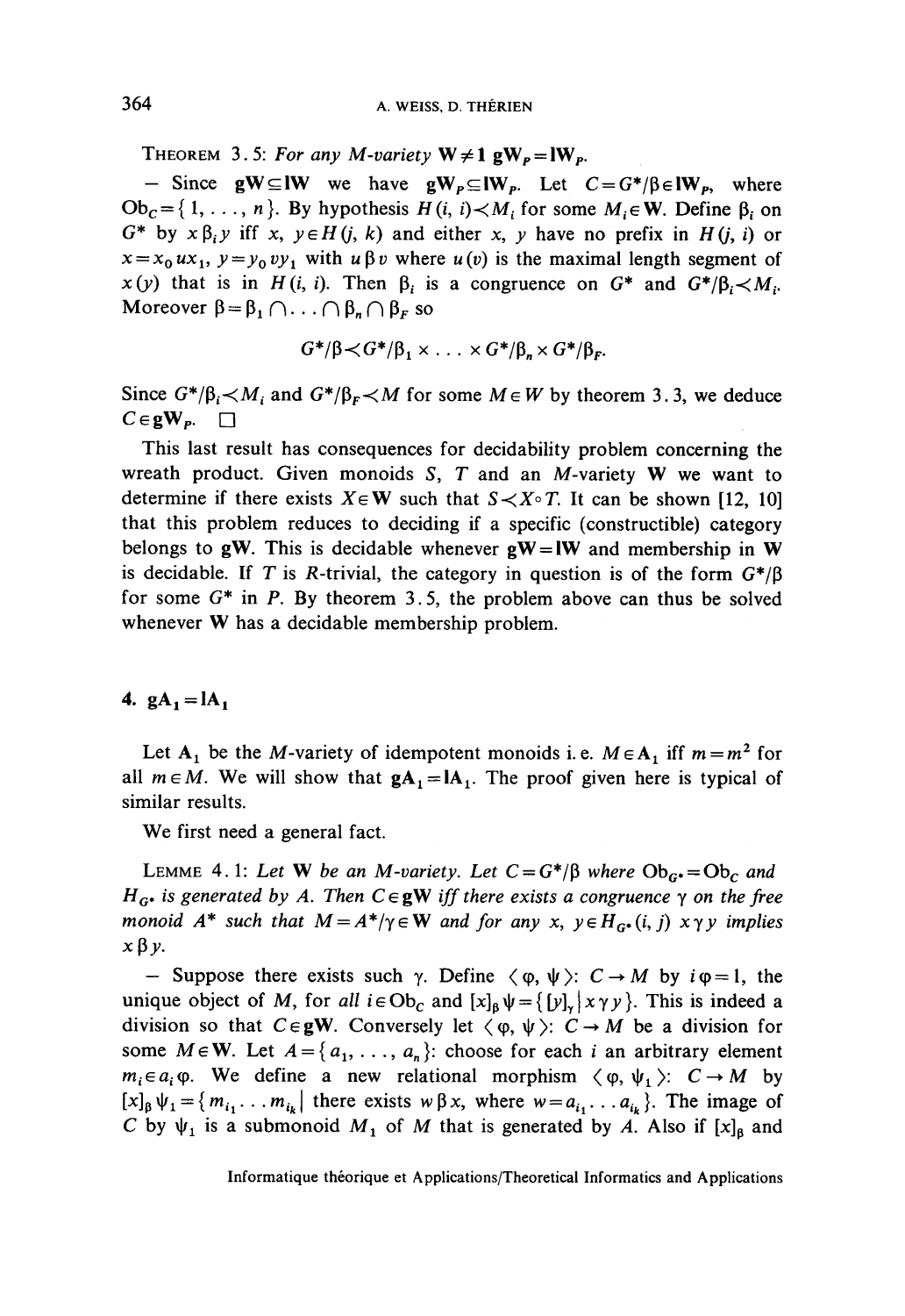$[y]_\beta$  are coterminal and  $[x]_\beta \psi_1 \cap [y]_\beta \psi_1$  is not empty then  $[x]_\beta \psi \cap [y]_\beta \psi$  is not empty either so that  $x \beta y$ . Hence  $\psi_1$  is a division.  $\square$ 

It is known (see [3, Ch. 9]) that  $A^*/\gamma \in A_1$  iff  $\gamma \supseteq \alpha$  where  $\alpha$  is defined in the following way. For  $x \in A^*$  let  $A_x = \{a \mid a \in A, x = x_0, ax_1\}$ ; if  $A_x \neq \emptyset$  let  $x \lambda(x \rho)$  be the longest prefix (suffix) of *x* such that  $A_{x\lambda} \neq A_x (A_{x\rho} \neq A_x)$ . The congruence  $\alpha$  is given by  $x \alpha y$  iff  $A_x = A_y$  and, if  $A_x \neq \emptyset$ ,  $x = (x \lambda)$  $au = vb(x, x \rho)$ ,  $y = (y \lambda)aw = zb(y \rho)$  with  $(x \lambda) \alpha(y \lambda)$ ,  $(x \rho) \alpha(y \rho)$ . Note that in particular x and  $\nu$  have the same initial and terminal letter.

THEOREM 4.2:  $gA_i = IA_i$ .

 $-$  It suffices to show that  $IA_1 \subseteq gA_1$ . On the free category  $G^*$  let  $\beta$  be the smallest congruence satisfying  $x \beta x^2$  for all  $x \in H_G$ <sup>*i*</sup> (*i, i*). Thus  $C = G^*/\delta \in IA_1$ iff  $\delta \supseteq \beta$ . In view of lemma 4.1 and the canonical property of  $\alpha$  defined above, it is sufficient to show that  $x \alpha y$  implies  $x \delta y$  for any  $x, y \in H_{G^*}(i, j)$ .

If  $|A_x| \leq 1$  the result is trivial. We proceed by induction on  $|A_x|$ . We first show that  $x \alpha uv$  implies  $x \beta uv'$  for some v'. Again if  $|A_u| \le 1$  the claim follows immediately. Otherwise let  $u_0$  be the longest common prefix of x and u: if  $u_0 = u$  we are done. If not, let  $u = u_0 a u_1$ ,  $x = u_0 x_0$ . If  $u_0$  does not contain the letter *a* then  $x_0 = waz$  and  $u_0 \alpha u_0 w$ : this follows from the definition of  $\alpha$ . Since  $|A_{u_0}|<|A_{u}|$  we deduce  $u_0\beta u_0w$ : thus  $x\beta u_0$  az. If  $u_0$  does contain the letter *a* then  $u_0 = waz$  and  $x = wazx_0 \beta$  wazaz $x_0 = u_0 azx_0$ . In both cases we have  $x \beta x'$  for some x' having a longer common prefix with u. Since  $\beta \subseteq \alpha$  we can iterate the argument until this common prefix coincides with  $u$ . By symmetry we also have  $x \alpha uv$  implies  $x \beta u'v$  for some u'. Now going back to the proof of the main result let  $x \alpha y$ . The statement proved above can be used to deduce  $y \beta xz$  for some z: hence we also have  $x \alpha xz$ . Using the symmetric version of the intermediate result we get  $x \beta$  wz for some w. Then  $x \beta wzz \beta xz$ , so that  $x \beta y$ .  $\Box$ 

#### **5. CONCLUSION**

The theory of varieties of Eilenberg and Schüzenberger, relating algebraic properties of monoids and combinatorial properties of languages, has helped tremendously to organize the body of knowledge that concerns finite-state machines.

What is emerging at this point is simply a refinement of that theory. By relaxing the condition that a machine should have a free monoid as its input space, one is led to introduce categories as the right model for automata.